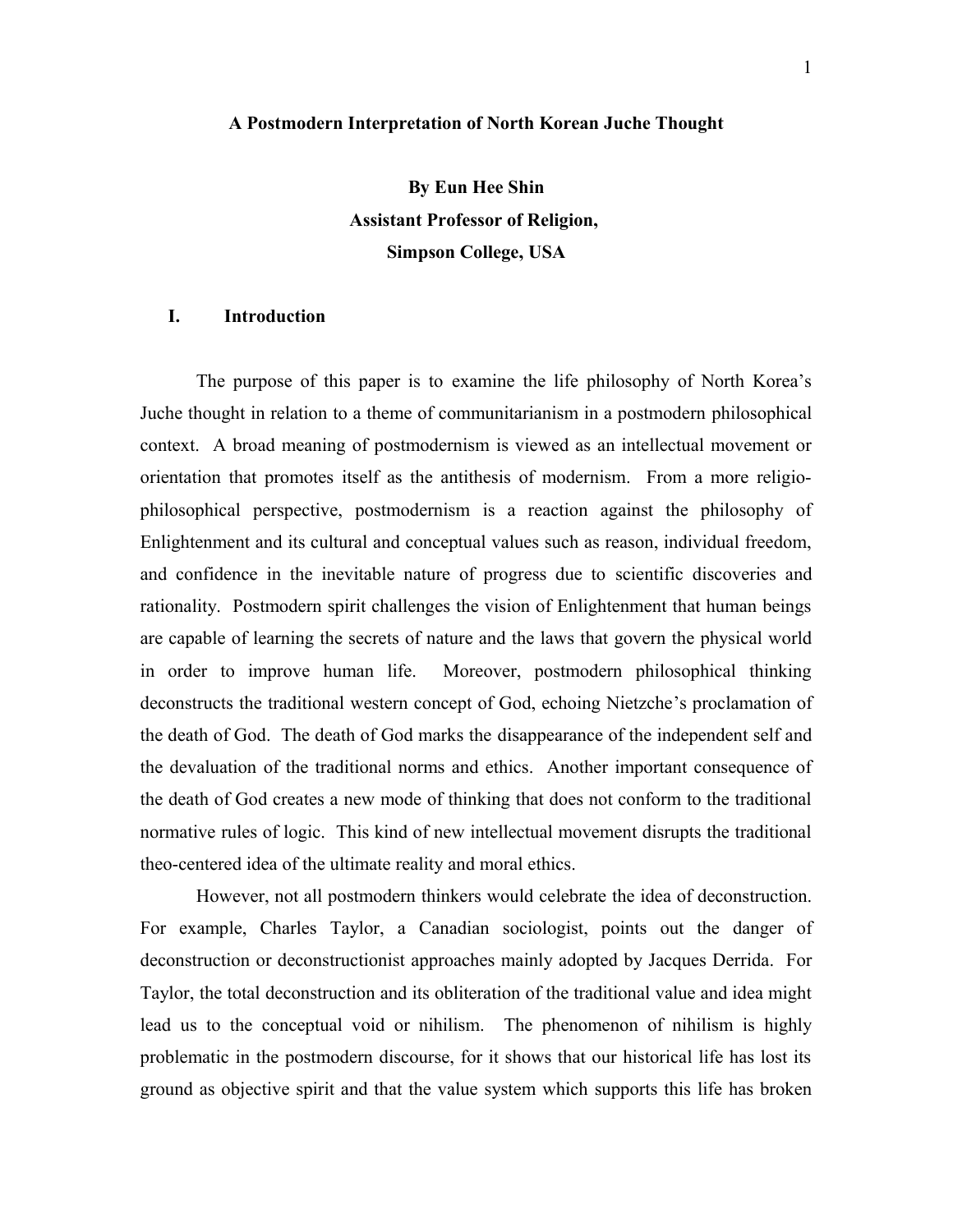down. The entirety of social and historical life has loosened itself from its foundations. Another problematic aspect of deconstruction is that although it breaks down the traditional separation of the cultural dichotomy, the power of deconstruction itself possesses the potential to disrupt important ethical distinctions in this global world. 1 Taylor, in this sense, is not a deconstructionist but rather a "reconstructionist" postmodern thinker who perceives the necessity of creating an alternative value after deconstructing the traditional system. For him, the alternative model would be a more community-oriented one, namely, "communitarianism." Communitarianism offers us a new understanding of self and other successful conclusion of humanistic nihilism.

Communitarian perspective also provides a useful socio-philosophical framework in reinterpreting the idea of Juche in conjunction with the theory of the socio-political life which can be defined as a "Korean version of postmodern communitarianism." Here, the notion of postmodernism is not merely understood as a chronological succession of the historical time, but as a qualitative succession to characterize the essential "elements" of the postmodern spirit such as relativity, irregularity, particularity, decenteredness, relationality, and community-oriented pattern throughout the human tradition. In this paper, I shall particularly attempt to search for the postmodern philosophical traditions and elements which have been permeated in North Korea's Juche thought.

### **II. The Socio-political Life of Juche Thought**

According to Juche thought, a human being has both a physical life and a socio-political life. The individual physical life span is mortal whereas the socio-political life span is immortal. A person's eternal socio-political life shares the same fate as the associated "socio-political organism." Juche philosophers advocate that the physical life is given by biological parents, but the socio-political life is given by the society. The social group represented by the working masses will live forever together with the arty, su-ryong, and the history of the father-land and people. A human being is neither a purely spiritual being nor a simple biological being. He/she is a social being who lives and acts in social relationships.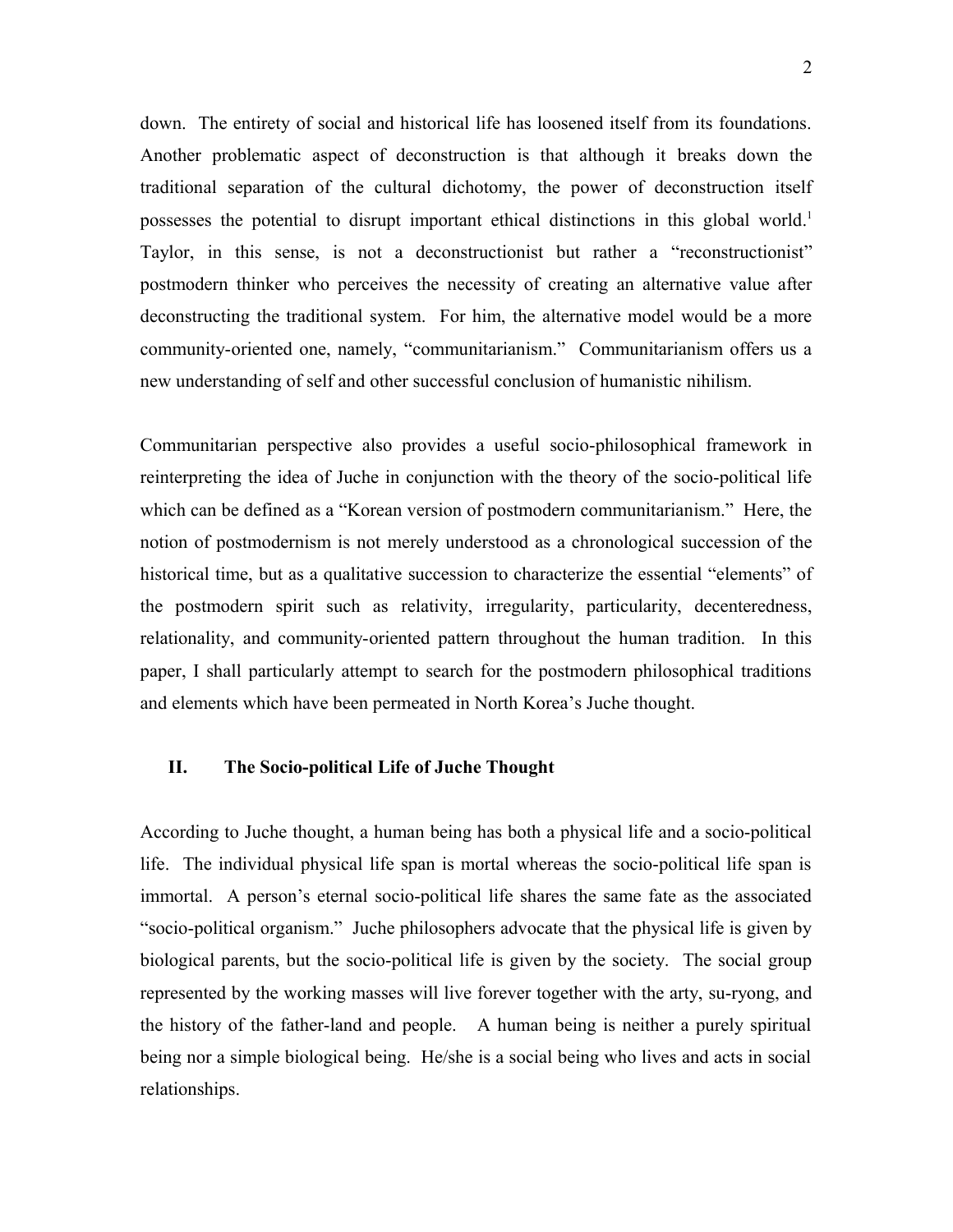Kim explains that "the Juche idea indicates, for the first time in history, that a man [woman] has a socio-political integrity, as well as physical life….True human life…..can only be realized admirably in a socialist society based on collectivism. In this society, people are free from all manner of exploitation and oppression, domination and subordination and can lead an independent and creative life."<sup>2</sup>

Kim Jong-il continues to emphasize the importance of the socio-political life by contending that "we might say that the socio-political life is more valuable to a man [woman] than physical life... If he is forsaken by society and deprived of political independence, though he seems alive, he virtually dead as a social human being. That is why the revolutionaries deem it far more honorable to die in the fight for freedom than to keep themselves alive in slavery."<sup>3</sup>

This relational view of Juche places the people at the center of everything that they are the masters of the world and play the decisive role in transforming the world and in shaping his destiny. Establishing Juche in their life is the primary requirement of the mass' struggle for their *Jajusong*, that is, the political sovereignty and political autonomy.

Juche philosophers argue that one's biological life might be independent but not the socio-political life which represents the locus of several relationships. The socio-political life can only be discovered within the context of a fluctuating network of relations. Juche thinkers deconstruct the notion of individual self which is viewed as a mere transitory intersection for a plethora of relationships, undermines the integrity of its autonomous nature. As the majority of the postmodern thinkers agree, Juche thinkers stress that the other is extremely important to the self and its development. One cannot be fully understood without the other. In fact, the emphasis on the other in Juche suggests an eclipse of the self in which the other is self or I in the sense of a fractured self or I. Therefore, the self or I is always defined and functioned only within the communal value. The Juche concept of self and the other in the web of socio-political life is truly corelative, codependent, and decentered.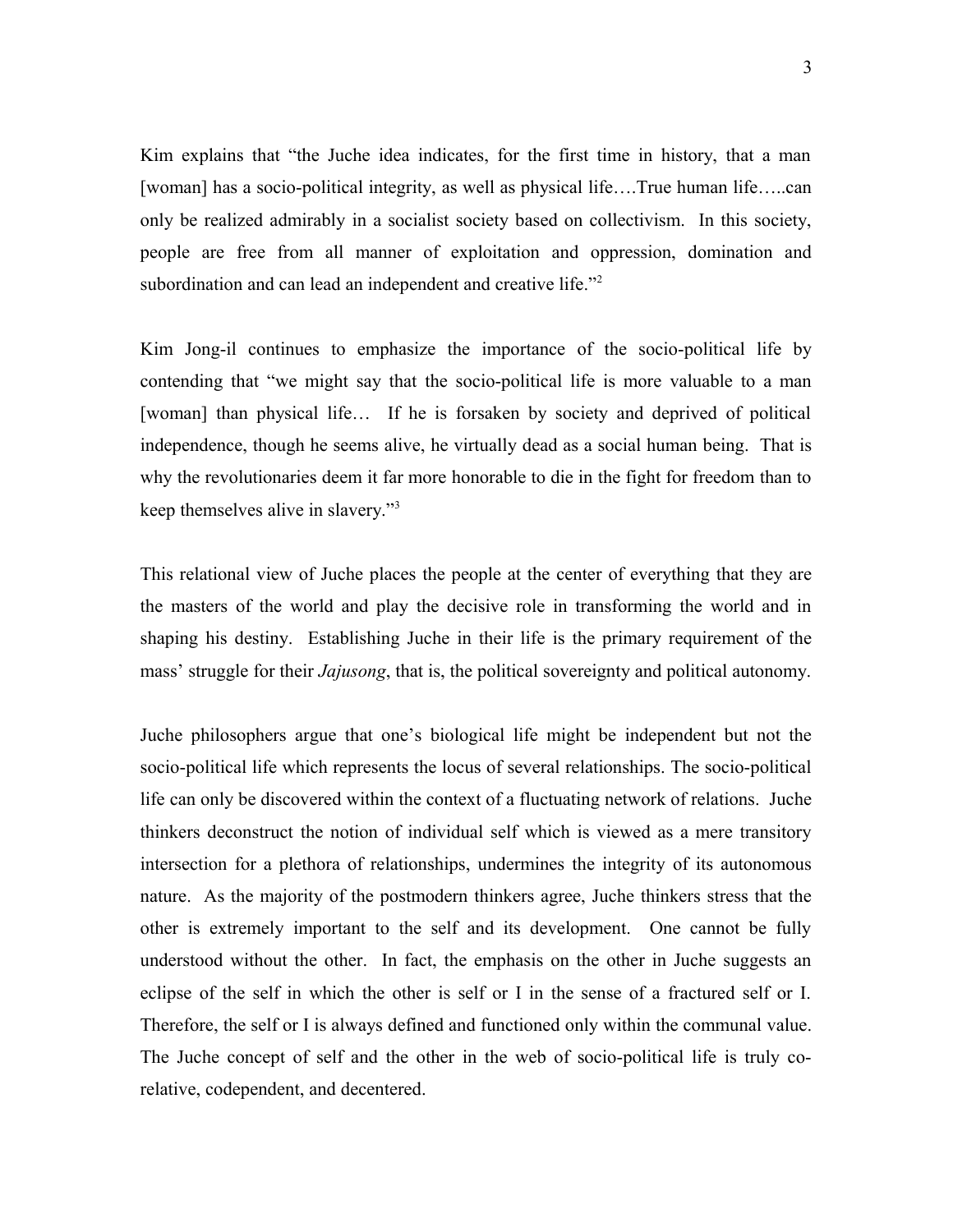This particular view of Juche thought is radically different from that of Marxist-Leninist philosophy. Kim Il-sung and Juche philosophers wrestled with the problem of reconciling the claim that Juche was people-centered with the Marxist-Leninist idea for many. The reference to Maxism-Laninism was eventually dropped from the 1980 charter of the Korean Workers' Party and from the 1992 version of the constitution, which states: "The Democratic People's Republic of Korea makes Juche ideology, a revolutionary ideology with a people-centered view of the world that aims towards the realization of the independence of the masses, the guiding principle of its actions."<sup>4</sup> They engage themselves in a philosophical argument by claiming that the major distinction between them is the different interpretation of a human being. For instance, Juche regards a human being as an individual social life or being whereas Marxist-Leninists views a human being as a production means. Juche thinkers perceive a human being as a social being with relational independence, creativity, and consciousness. As a member of the society, each individual forms the social collective and lives in it with social cooperative relationship with other members of the society. They claim that "Man's [woman's] social being has evolved over the eons. It is not correct to cast man's essential features as the product of the material development, from non-living matters to living matters, from the living matters at low level, animals in general, to the living matters at high level, human beings. Man's [woman's] main features cannot be explained purely in terms of biochemical processes. Juche thought is a guiding principle which should be applied in solving our daily problems."<sup>5</sup>

According to Juche theory, a society governed by Juche is "the most ideal society" for it is developed on the basis of a collective view of life. The socio-political integrity of the masses as a whole is emphasized, while the comparative value of any individual is rather fused within the community.

### **III. The Socio-Political Life and Communitarian Relationality**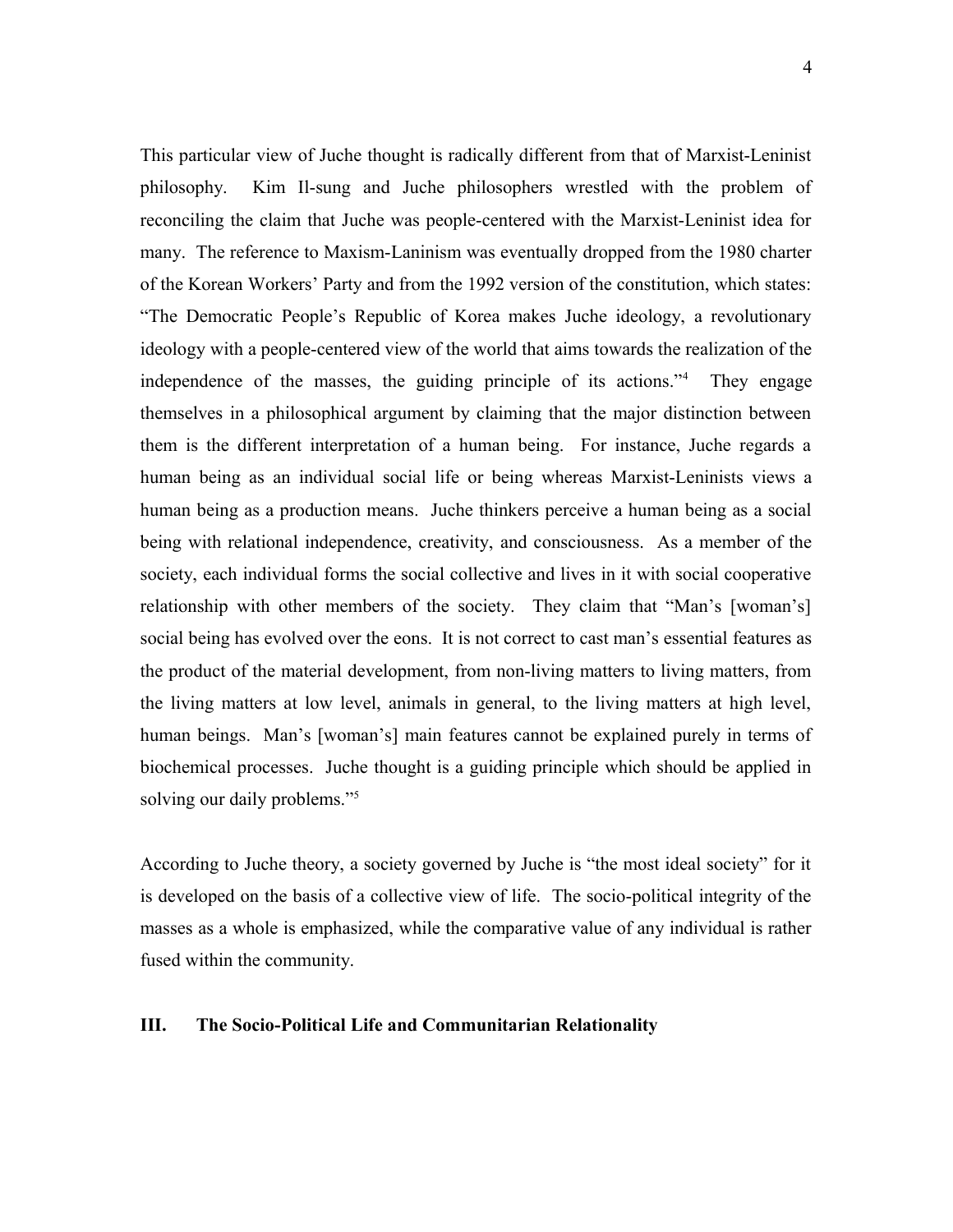A philosophical interpretation of the socio-political life is based on relationality of the socio-political life which is a concrete unity of the life-generating process of an individual life. All finite appearances of one's physical life belong together in an allembracing socio-political life in which each of its many parts breathe and share the organic life. The unifying principle of Juche creates an inter-relational social fellowship; they are distinguished by their roles and yet are one in their relation. The doctrine of suryong has been particularly criticized by many western media that this theory provides self-validation to North Korea's totalitarian government and enabled Kim Il-sung's regime to justify the eventual father-to-son succession of Kim Jong-il in the 1990s. This would be partially true looking at the present political reality of North Korea but, at least in theory, su-ryong is just regarded as a co-relational partner or leader and not just a power to control or dominate the two. The unity of the three is profoundly social, as each of the three is interpenetrated by the other two. This is the core principle of Juche thought which maintains the relational and social character of each member of the trinitarian life and the function of the mutuality of the people, party, and su-ryong.

Su-ryong is not merely a particular person or figure but a virtuous and benevolent leader who functions like the "nerve center" or "top brain" of the nation. Su-ryong becomes a meaningless existence, if he/she does not serve the people. According to Juche, the people are "heaven" (*Yiminwechon*) and su-ryong must listen to the voice of the people, trying to learn their needs and wishes. This is known as the "mass line" called *Gunjungroson* which suggests the inseparability of su-ryong and the people: su-ryong is always among the people and the people are always in the existence of su-ryong. Kim Jong-il explains the idea of the mass line that su-ryong and the working class party must always go among the masses and listen to their desires. People should be treated like the heaven and su-ryong and the party are nothing more than their servants. "Serving the people" has been the major spirit of su-ryong and one of Kim Jongil's mantras.

The mass line has been regularly exercised in the movement of *Chonrima* which is designed not only to enhance an economic production, but also to reorient or reeducate people with a communitarian spirit through cooperative works in the field. People are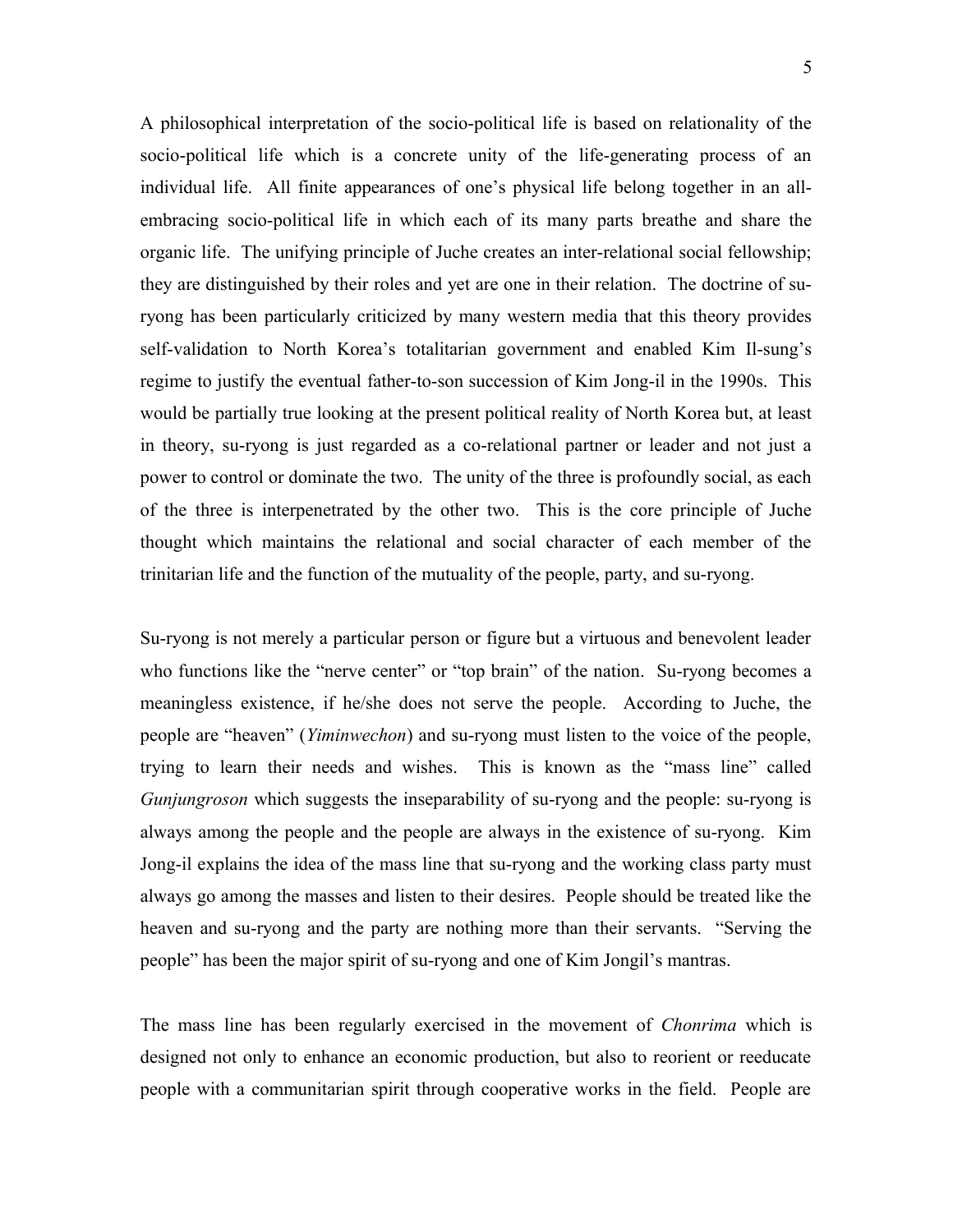grouped as a small unit that creates a new socio-political life until they achieve their final task all together. There is no room for an individual identity or activity but the working unit gives them a totally new and collective identity as one body of life. *Chonrima* is considered to be one of the representative examples of the mass line still practicing in North Korea. In this context of thought, su-ryong cannot be equated with the totalitarian dictator but rather the totality of the socio-political life as a powerful agent of the greater relation of life in which a great multitude of individual life are integrated into a structured whole of coexistence. This kind of interconnected nature of Juche thought has been deeply permeated in North Korean culture and even worked as a peculiar religious spirituality today.

The unity of su-ryong and the people with the connection of the party works out with the cyclical movement of two driving force in the mass line, at least, in theory: one is centripetal force from the above, and the other, centrifugal force from the below. The constant and continuous movement of the unity ensures the social rhythm and order, which in turn gives rise to the transformation of the people through the inner process of renewing and recreating. The political and spiritual unity of su-ryong and the people subsequently occurs in a cyclical and sequential way towards the novel synthesis of the society, that is, the new Juche communitarian society.

The portrayal of the unity can be drawn with the metaphor of bicycle.<sup>6</sup> The metaphor is enhanced by the prospect that the rider is depicted as su-ryong, skillfully navigating between the perils of the party on one side of the path and the people on the other. Keeping the bicycle upright is the momentum generated by constantly evolving moral dialogues which raise consciousness, clarify, and educate. With each dialogue, the bicycle rolls gently forward down the wide, flat path to the ultimate goal, the Juche communitarian society.

Of course, as we look at the present reality of North Korea from outside, the ideal dynamic relationship between su-ryong and the people looks totally disrupted. The absence of the centrifugal force from the below seems to be eliminated by the tyrannical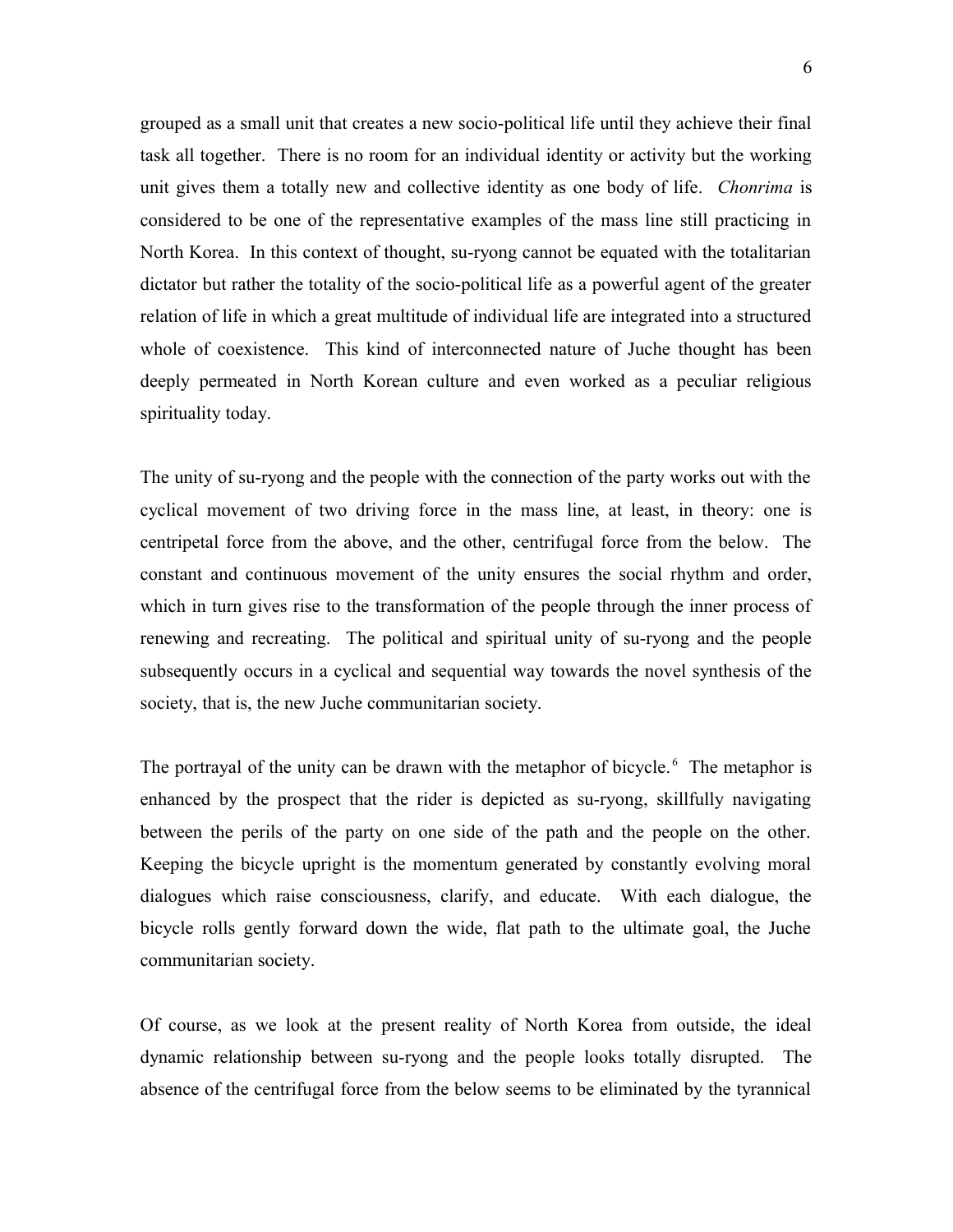leader. However, it is easy for outsiders to criticize Juche for its lack of validity, internal logic, and value as a practical guide for living. The abnormality of the relation cannot be criticized as an internal corruption only which forces people to give infinite loyalty to the su-ryong, but also a negative result of the political frustration brought by the power dominant foreign policy against North Korea. North Korea has tried to normalize with the US for many years but the antagonistic remarks and policy of the US drives the North Korea into an isolated land. The new doctrine of peace led by the US with the western moral absolutism, cultural imperialism, and pro-aggression policies has systemically attempted to paralyze the consciousness of national autonomy and revolutionary spirit of North Korea.

Nevertheless, despite the constant political pressure and the economic sanction from the US, North Korea has maintained her own system at such a level of intensity for long without any internal collapse predicted by many North Korean experts. A simple question can be raised here: How is it possible? North Korea has achieved the seemingly impossible: Kim-to-Kim hereditary leadership and the absolute loyalty and obedience to the su-ryong without lapsing into the disruptive terror of Stalinism or the anarchy of the Chinese Cultural Revolution in the context of a stable state of permanent crisis, an institutionalized and continuous emergency.

It is true that the maintenance of this cultic system has been justified by North Korea's ongoing Juche mentality, as a defensive focus of unity against the threat of imperialist subversions, for nearly half a century. The influence of Juche can be seen most strongly in North Korean attitudes toward sovereignty. However, there has been a more fundamental reason to keep the system so strong and powerful. That is the religiocultural dimension of Juche which is intimately cooperated with Confucian culture. The religious quality of the relationship between father and son should not be missed in understanding the cultural aspects of the Juche thought that enhance the durability of Kim-to-Kim succession.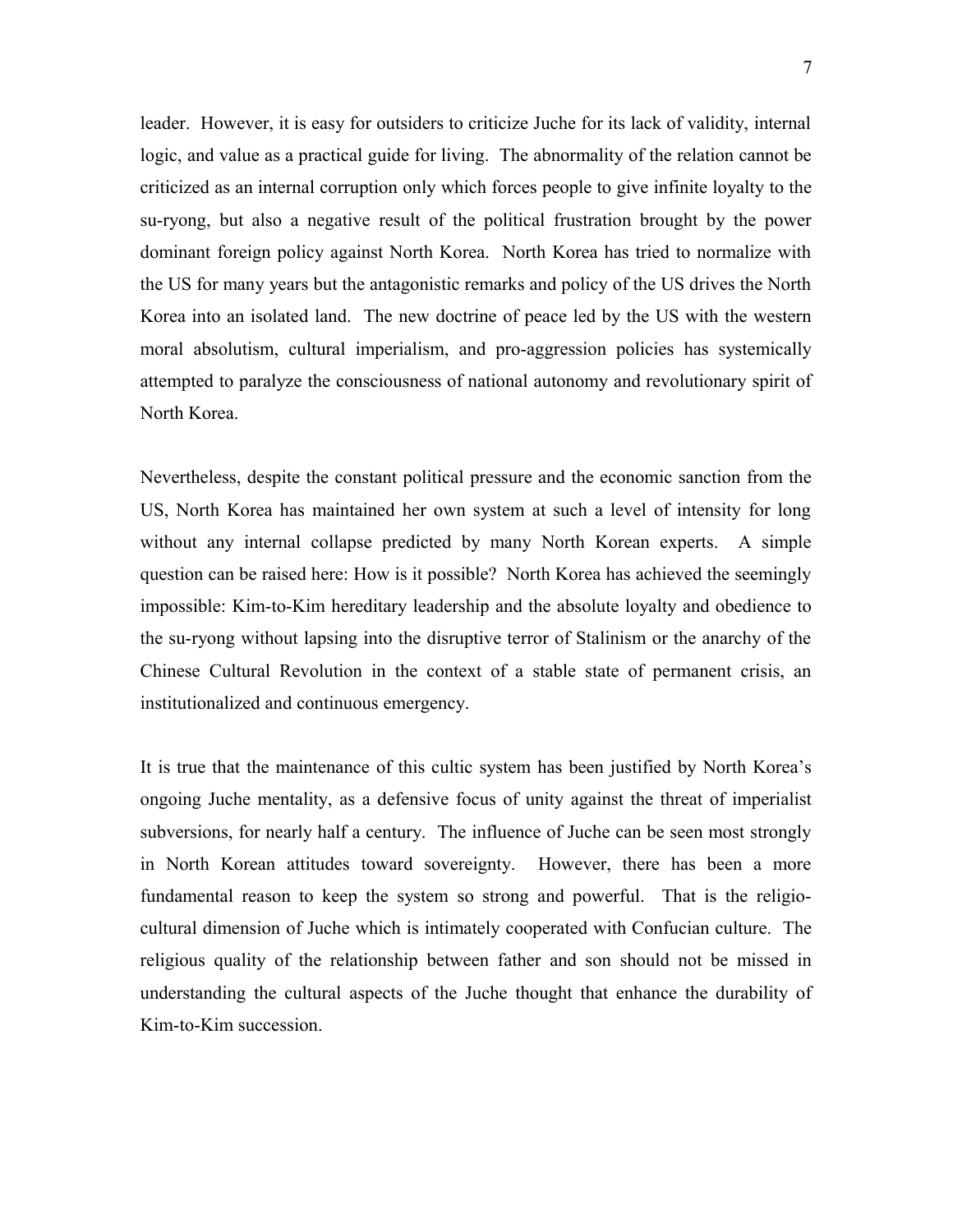The vestiges of Confucian thought are primary influence shaping vertical structure of North Korean socialist bureaucratic organization. The hierarchical structure and the ritualistic aspects of Confucianism, although influenced by socialist interpretations, are important determinants for understanding and interpreting postmodern North Korean behavior on both personal and national levels.<sup>7</sup> Confucian culture is deeply based on a filial piety. In western world, the idea of filial piety is often understood as authoritarian impulse to dominate children or the powerless. However, the original teaching of the filial piety is profoundly reciprocal and relational: If the behavior of children to parents is clearly defined, so is the behavior of the parents to the children. For example, if parents fail to keep the ideal natures, the children's obligation to obedience can be diminished. If parents make a wrong decision, children should protest. In order to be a filial son and daughter, they have to know the difference between right and wrong, too. Therefore, the filial piety does not indicate one-sided authority of the parents over the children or the powerful over the powerless. Filial piety always works with the idea of "remonstrance" which refers to the duty of a child to attempt to dissuade the parent from parent's immoral course of action. The ethic of filial piety continues to work in the present North Korean society. Russian scholar Alexandre Mansourov calls the North Korean system as "politics of filial piety." Kim Jong-il's legitimacy hinges on his filial piety and reinforces the power of Kim Il-sung's legacy from beyond the grave. For instance, Kim Jong-il places his father in the pantheon of Korean rulers which equate him with Tangun, the mystical founder of the Korean nations, whose tomb was reconstructed in the mid-1990s. Also, Kim junior demonstrates his filial piety in observing the longest mourning period in modern Korean history.<sup>8</sup>

In North Korea, society is viewed as one big family led by a benevolent father to whom unconditional respect and gratitude are owed. Su-ryong is revered like parents by the whole society. Kim Jong-il says that "children love and respect their parents not because their parents are always superior to those of others or because the children receive benefits from them, but because the parents are the benefactors of their lives who gave birth to them and have brought them up….All the communist revolutionaries of Korea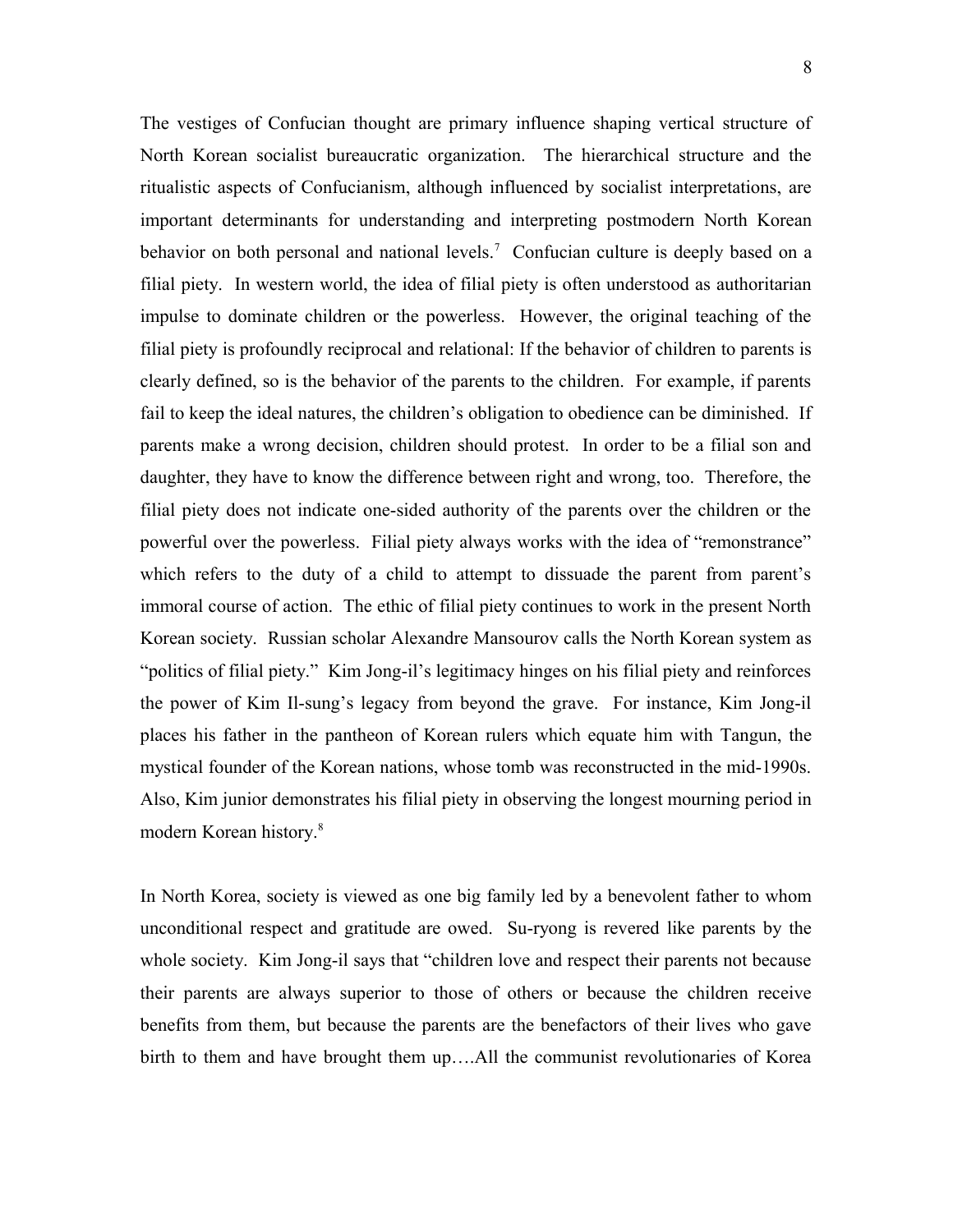have been accorded immortal political integrity y the fatherly leader....Therefore, the loyalty of our party members and working people to the great leader is unconditional."<sup>9</sup> Confucian cultural roots have been deeply associated with the Juche thought in establishing the nation as family.

In this Confucian-oriented Juche culture, some unique ethical system and criteria can be developed. North Koreans reject the absolutism of any single value mainly defined by powerful nations. They claim that they have their own value system based on the ethics of Juche thought. Of course, the values of the particular community should be compatible with the values of the global community, but this would not be a primary concern at present. The primary concern for them is the sustenance of the political autonomy and sovereignty. The virtues of morality and human rights issue need to be interpreted in the framework of *Jajusung* without which moral order would be fundamentally broken down. The idea of the right to self-expression or the idea of the individual having rights of his/her own, develop only in conditions of what they have termed a form of Juche corporatism. In the constant cyclical movement of the mass line with the dynamic combination of centripetal and centrifugal force, all moral decisions are made based on certain communal value, rather than individual interests. Some of the consequences of this particular ethical premise of Juche communitarianism may tend towards moral relativism, but they basically contend that morality cannot be conceived in universal terms. In the communitarian society, the ethical value is conceived of as a substantive conception of the morality which defines the community's "unique way of life." The common moral criteria constitute a common culture, which is the precondition of moral autonomy. Therefore, the community's way of life forms the basis of the "normative conceptions" of the good and the bad on their own terms, and the significance of an individual's preferences depends on how much each member conforms or contributes to that communal value.<sup>10</sup>

North Koreans do think of themselves sovereign not only politically but also morally. They alone can make the judgments of value and others cannot make the common good for them. This does not mean that they totally reject any type of social confirmation from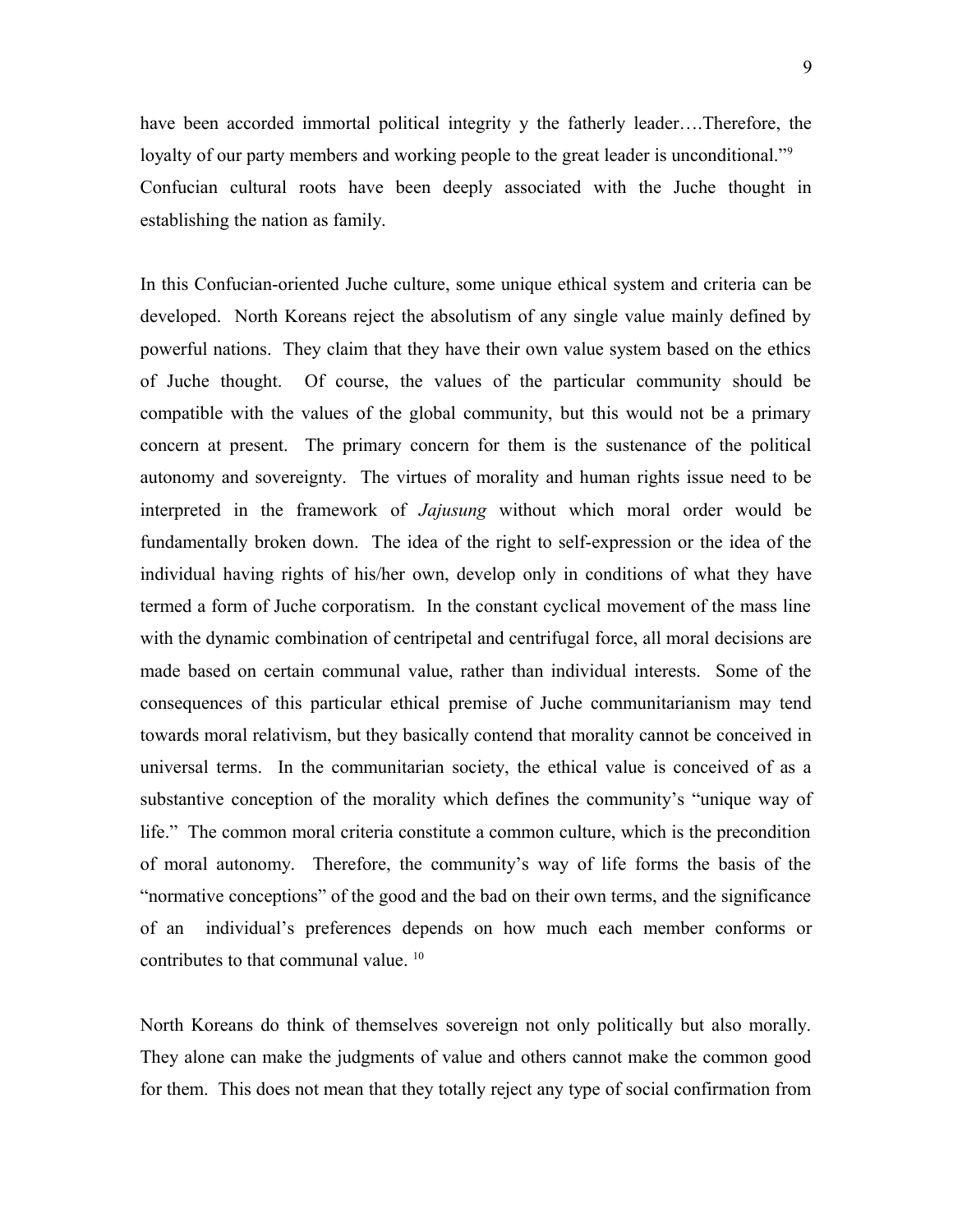other communities. They are aware of that all human humanities need considerable social confirmation of others. What they have consistently claimed, however, is that we may need not a single version of the good society. A single criterion of the justice is no longer retainable. Worthwhile freedom requires cultural pluralism in interpreting the virtues of morality. For example, what we might need is for Christians to become better Christians, and humanists to become better humanists, Muslims to become better Muslims, Juche persons to become better Juche persons. Particular minority communities are likely be judged by the majority of the powerful. They recognize the intrinsic connection between power and justice. They understood that their own moral authority stemmed from the universal appeal of their moral principles, as opposed to narrow, local, or parochial appeal only. In this sense, the moral order which prevails over individual autonomy of North Korea should not be simply dismissed as ideological brainwashing.

## **IV. Toward a Life-centered Unification**

The emphasis of Juche has changed over the years, or more accurately, new concepts have been incorporated into Juche, but the basic concepts that hold back the Korean people remain: the commitment to socialism, insistence on achieving economic selfsufficiency, the leader's cult of personality, and political and moral sovereignty. All these ideas are woven together in the cultural framework of the socio-political life towards Juche communitarianism.

# **IV. Toward a Life-centered Unification of Korea**

The communitarian perspective of Juche thought is corrective to the modern liberal notion of self which is based on individualism according to which individuals are selfsufficient outside of community and hence not in need of the cultural context of choice in order to exercise their moral power. A self or individual is profoundly relational in the communitarian society. The relationality of the socio-political life is evidently stated in the Constitution of North Korea in the article of 63: "one is for many and many are for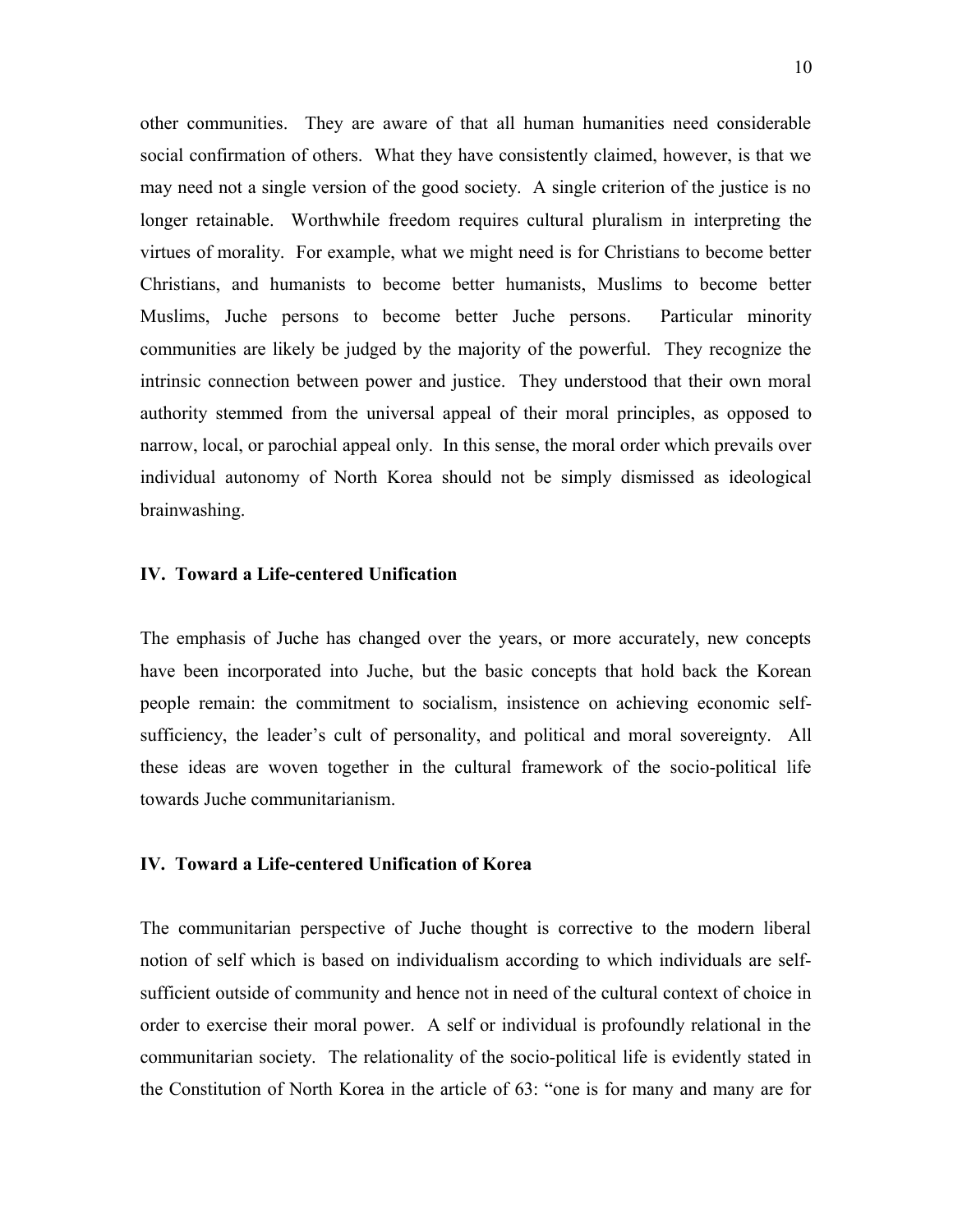one." This one and many logic can be considered to be one of the major characteristics of the postmodern thought. The basic principle of the one and many logic is as follows: The one is always becoming many and the many are always becoming one.

The flow of the socio-political life is here truly "interpenetrating" or "meeting together." As the prefix "inter" connotes, the socio-political life suggests mutual influence, which suggests a symmetrical relation between one and many. The structure of existence of the life is conceptually and metaphorically monistic-multiplicity, in which the ideas of individuality and unity of life are both fully manifested. The idea of oneness of Juche thought cannot be described as the superordinate one of su-ryong to which the many reduce. In other words, this is not a reduction of a multiple nature of the life, but a production of the multiplicity out of unity. The notion of socio-political life represents the individuality and multiplicity of one and many relationship. The one and many principle represents the totality of reality as a powerful agent of change in which a great multitude of things are integrated into a structured whole of coexistence in Juche thought. The creativity of the socio-political life unifies "many" through its own creative selfconstitution, and this can in fact be descriptive of the grounding of the trinitarian ontological unity of the people, party, and su-ryong.

As explained earlier, the communitarian community is more than a mere association; it is a unity in which the individuals are essential members to form a web of the lager life. This membership is neither artificial nor instrumental, but rather spiritual which has its own intrinsic value. Therefore, it is essential to recognize that the cultural and political morality of North Korea can only defined and defended by reference to the shared values of their own interpretative community. It is equally important for North Korea to be open to the moral dialogue; both intra-dialogue within the community and inter-dialogue among other communities without which the idea of Juche will not be survived in this postmodern world. In order to restore the dynamic movement of the trinitarian cycle, North Korea need to continue to engage in the process of the vertical and horizontal moral dialogue with other global communities. In this way, as they wish, North Korea becomes the country known for its ideological power which provides the context for the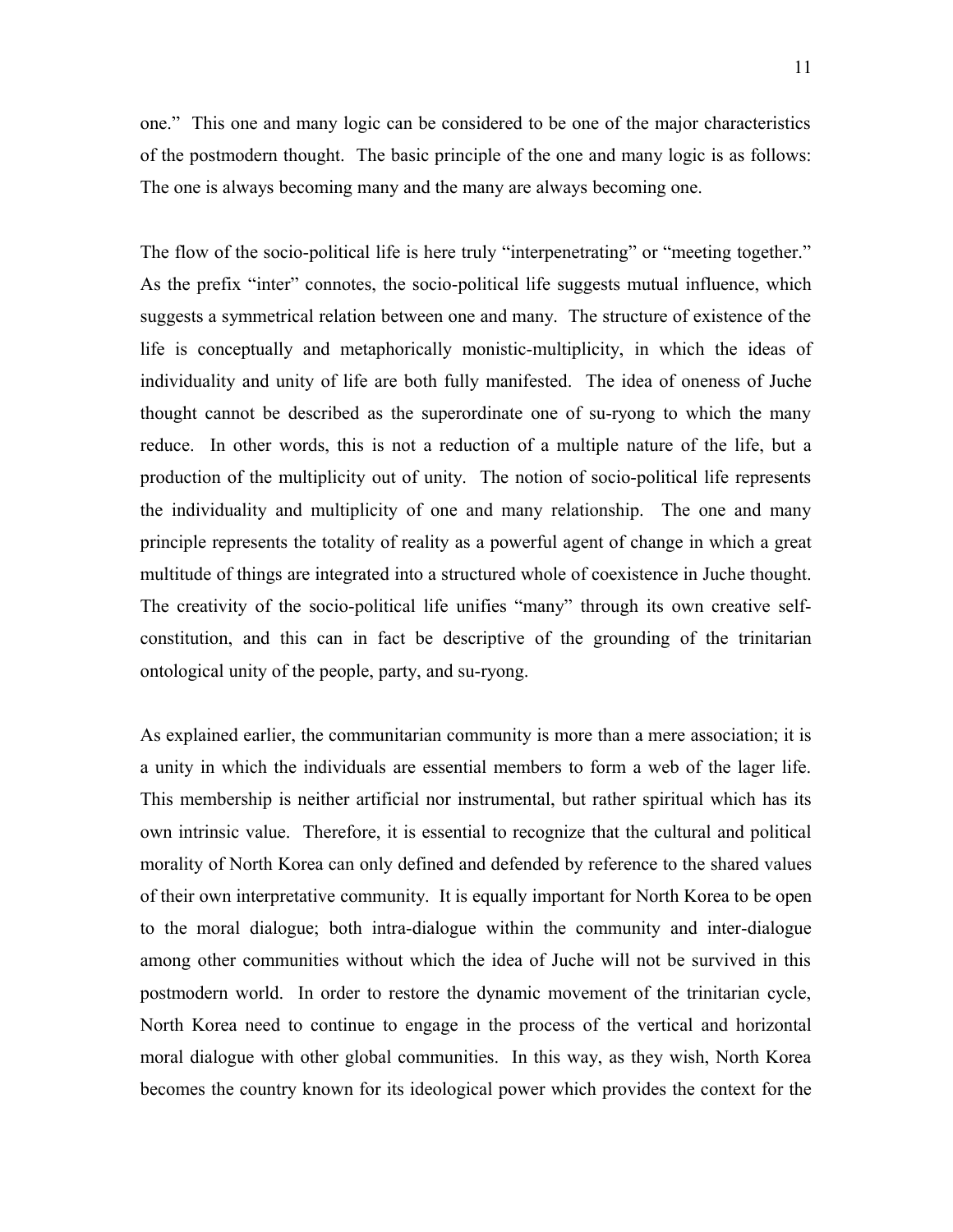wholistic liberation of the people and the transformation of every dimension of life in Korea.